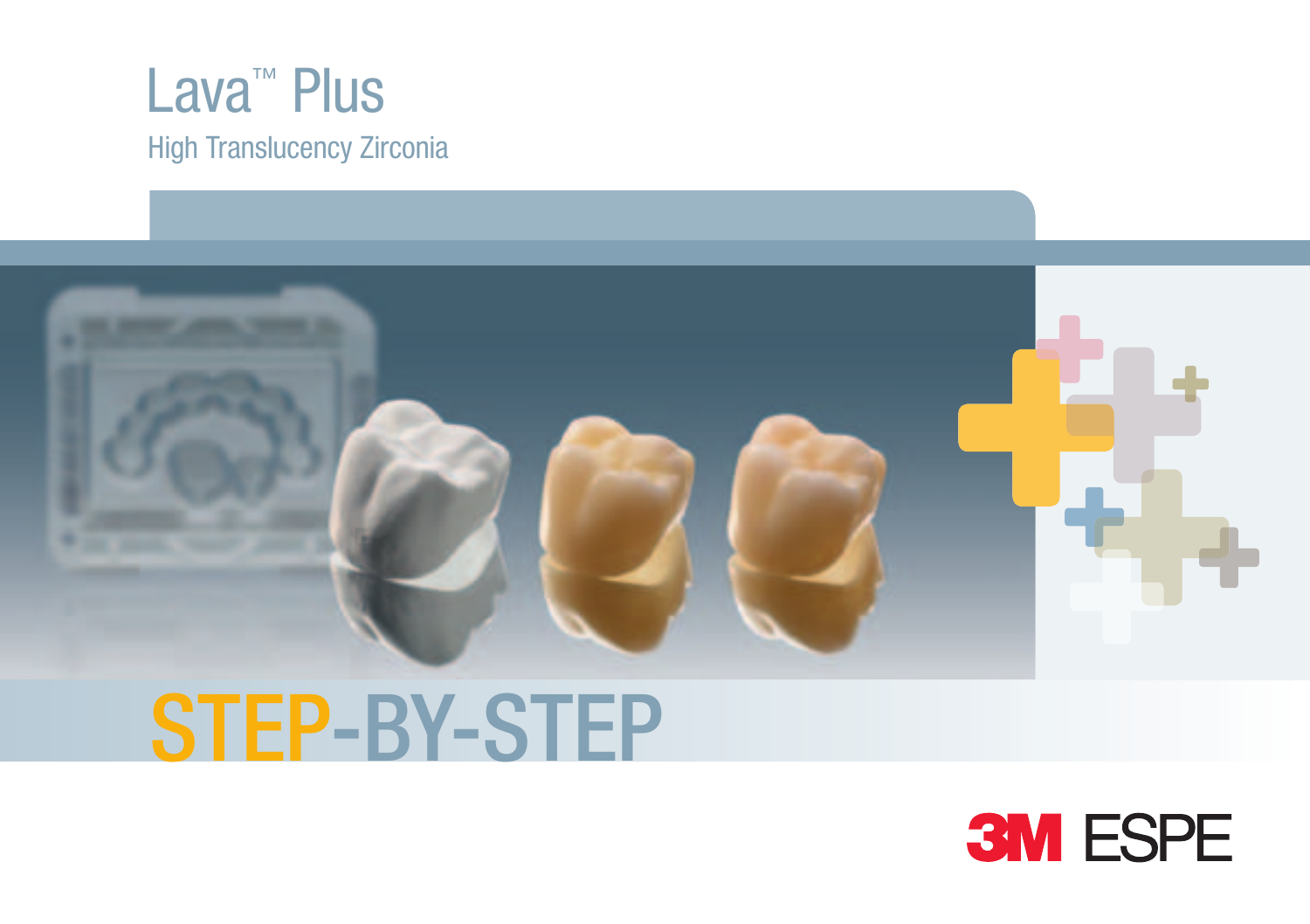# **PLUS - INSPIR** BY TRUE COLORS

Lava™ Plus Highly Translucent Zirconia Monolithic Crowns. Complete shade range compared to VITAPAN® Classical Shade Guide.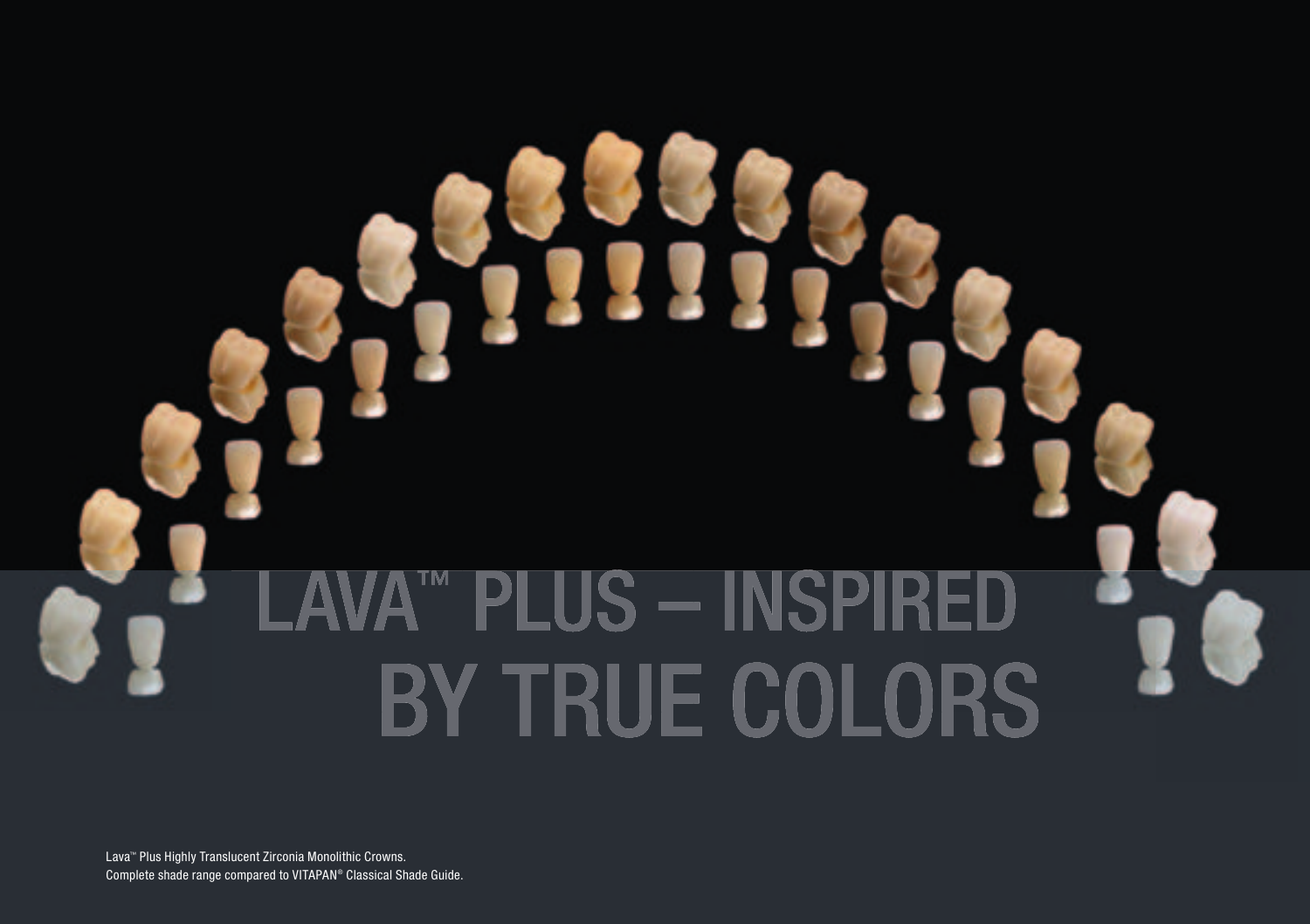#### LAVA<sup>™</sup> PLUS HIGH TRANSLUCENCY ZIRCONIA

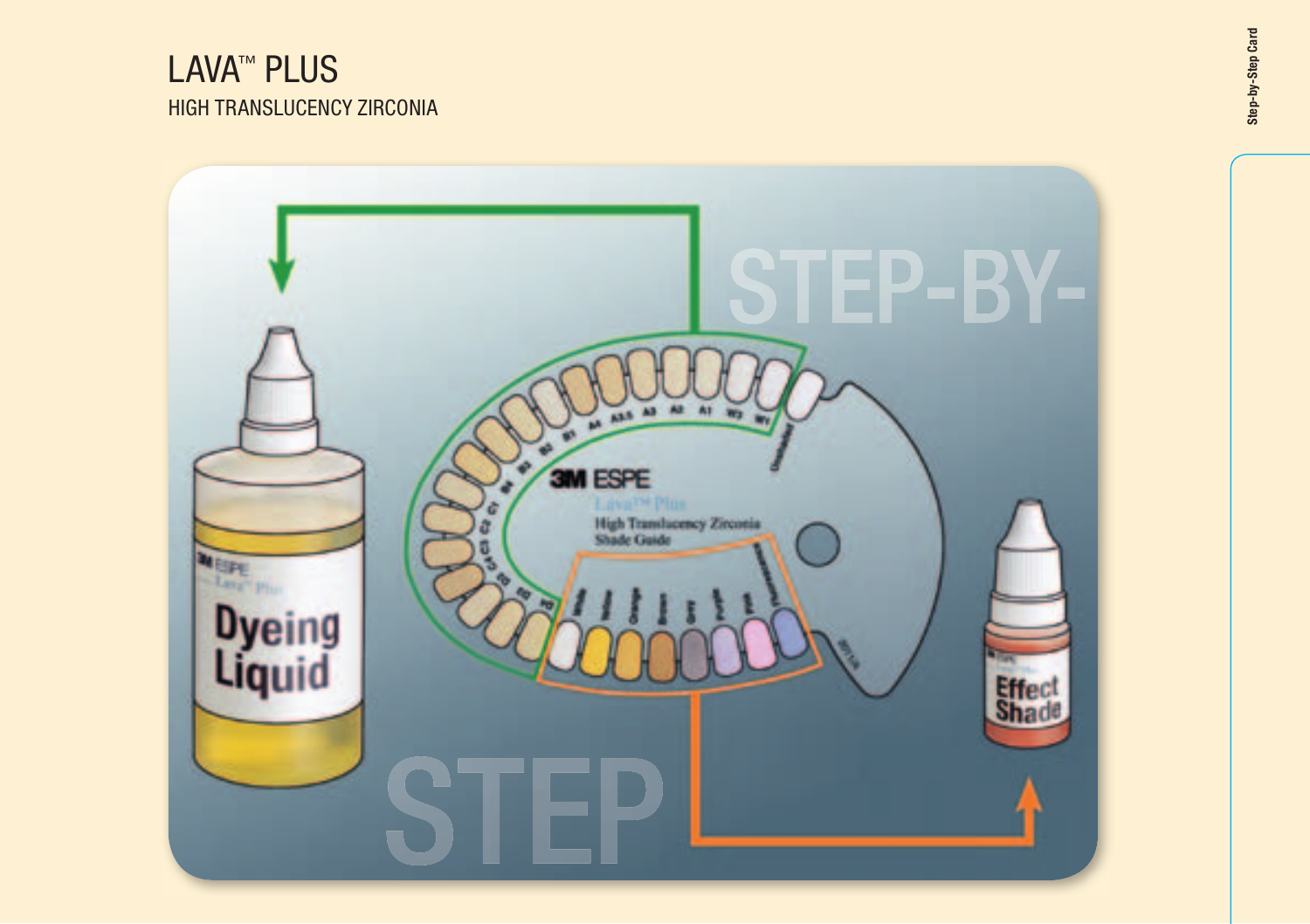# TRUE COLORS <del>,</del> FOR TRUE MASTERPIECES

Lava™ Plus Highly Translucent Zirconia Monolithic Crown, characterized with Lava™ Plus High Translucency Zirconia Effect Shades.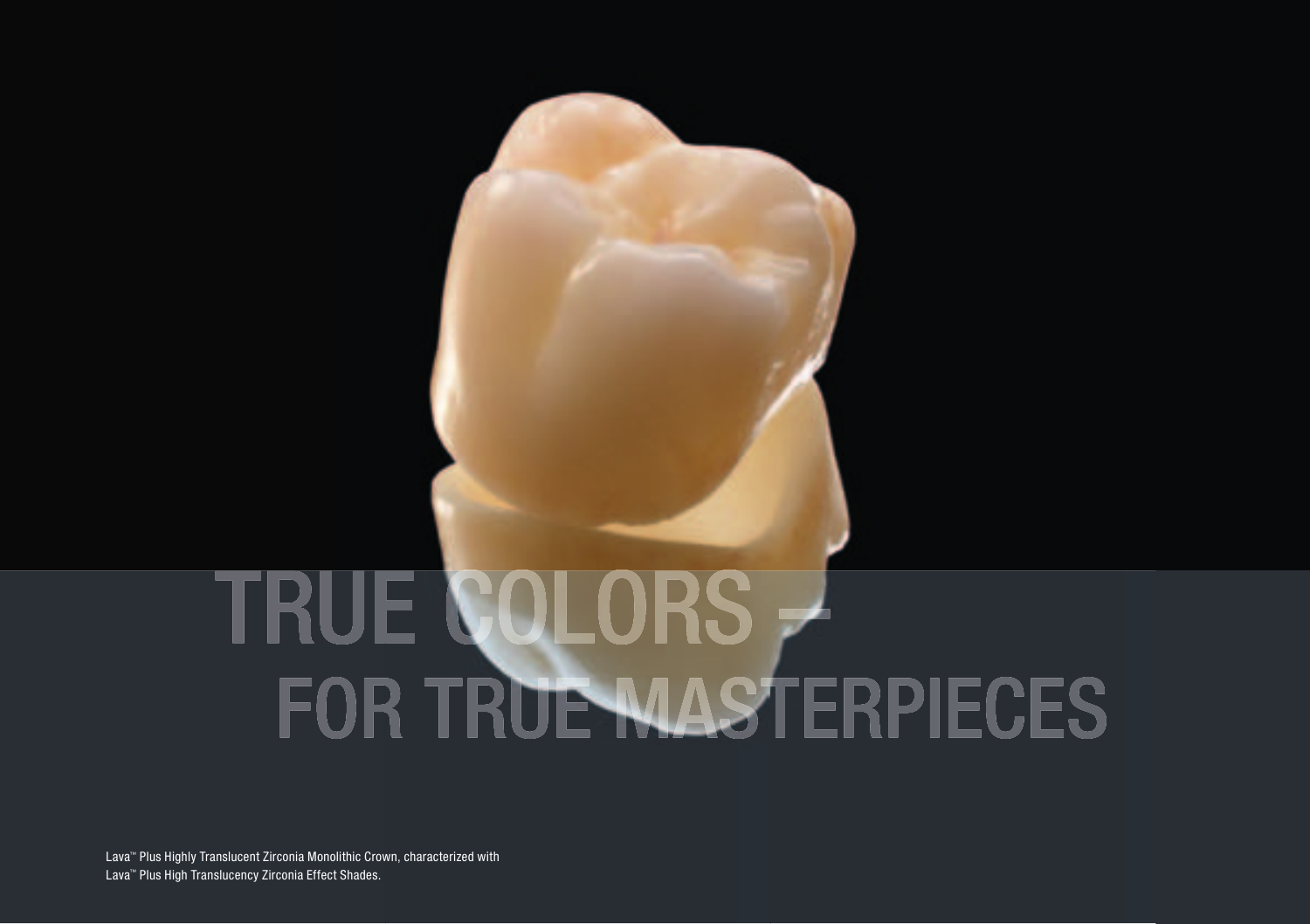### GENERAL DYEING PROCEDURE SINGLE TOOTH **General Dyeing Procedure**<br>Single Tooth General Dyeing Procedure  $1 \overline{) \cdot 3}$   $\overline{) \cdot 2}$ З 21  $\mathbf{z}$ **Av** Gr. opt. 4 1450°C 3  $\overline{M}$ Line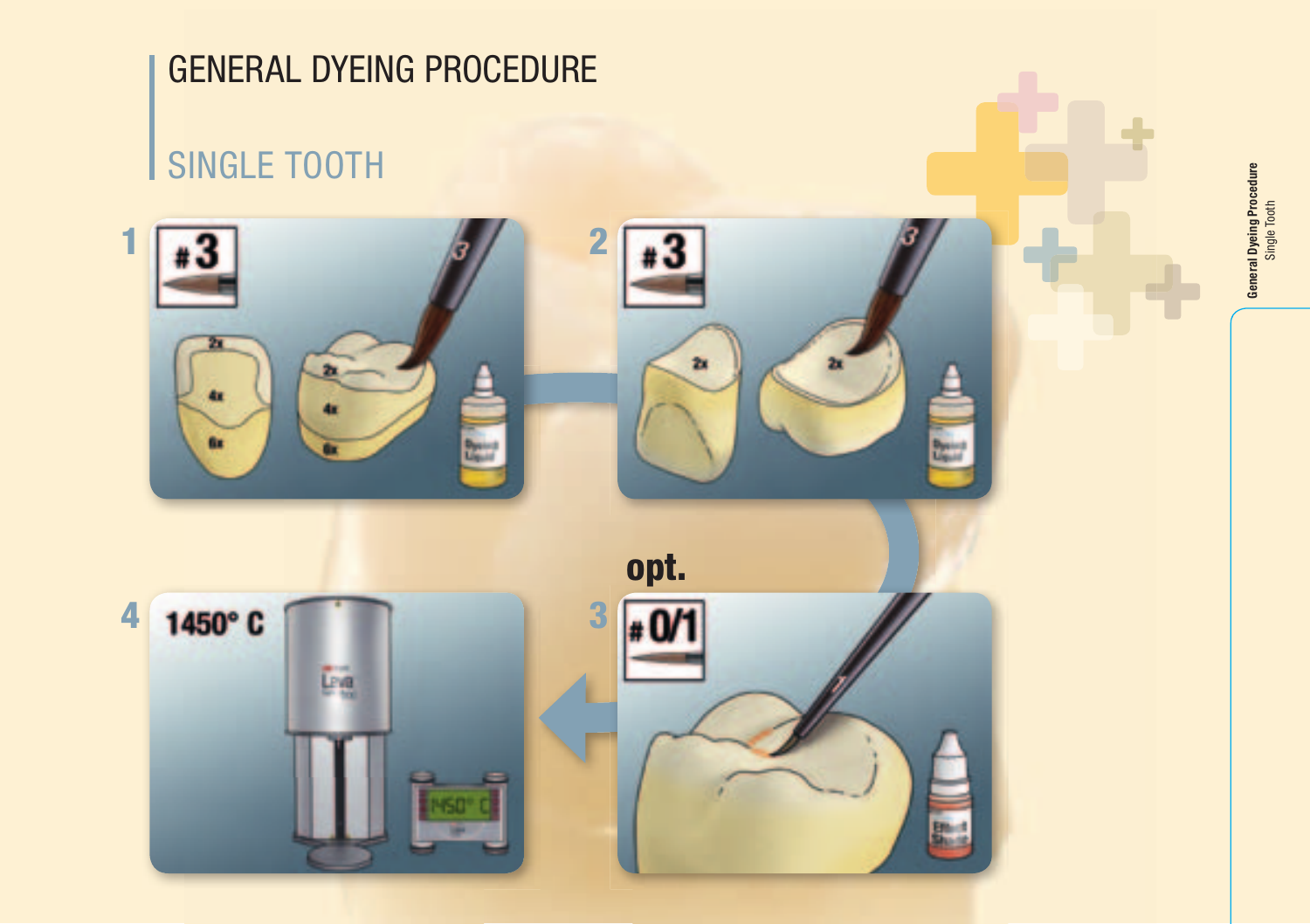# A MULTITUDE OF TRUE COLORS

Lava™ Plus Highly Translucent Zirconia Monolithic Bridge.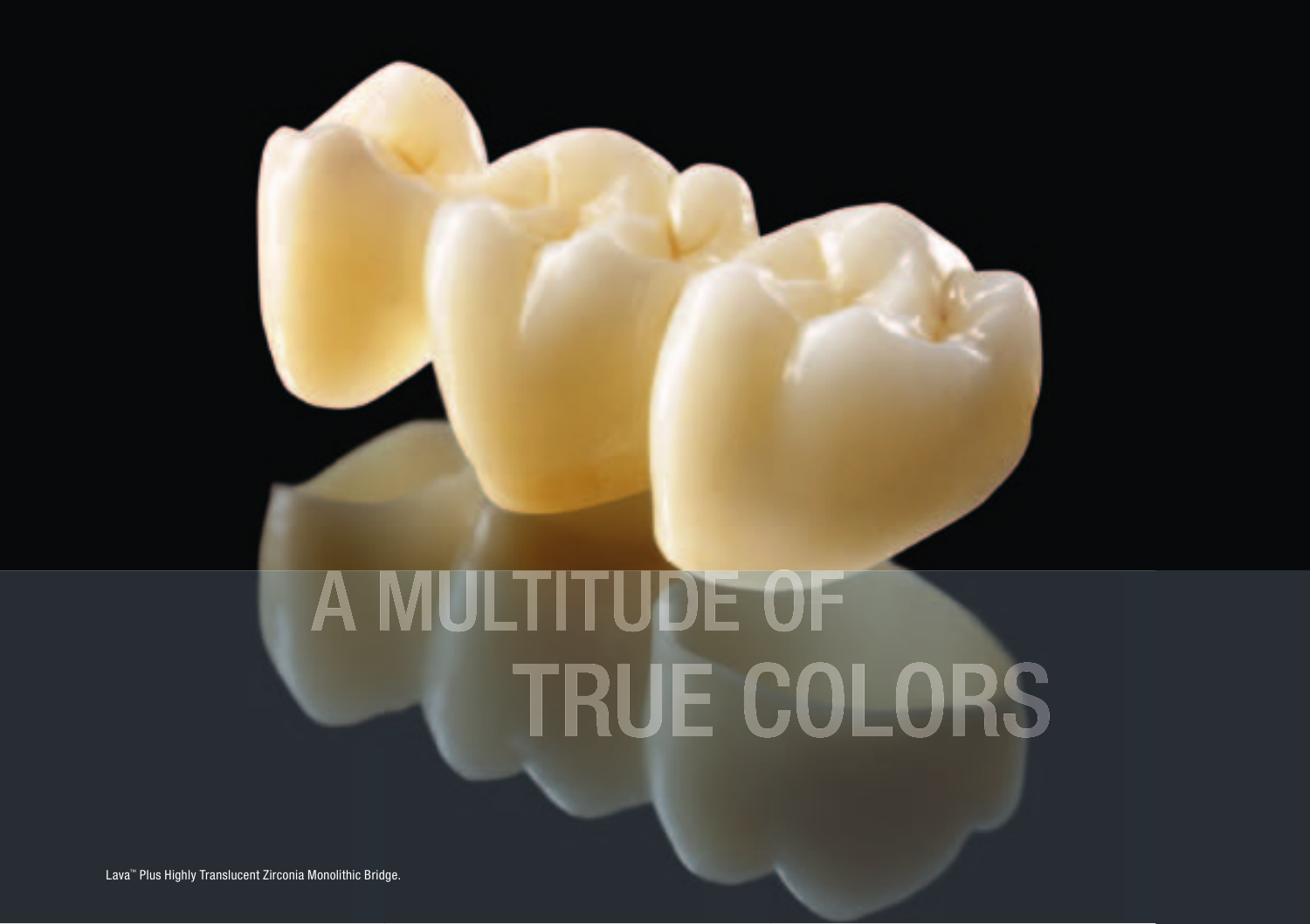

General Dyeing Procedure General Dyeing Procedure<br>Bridge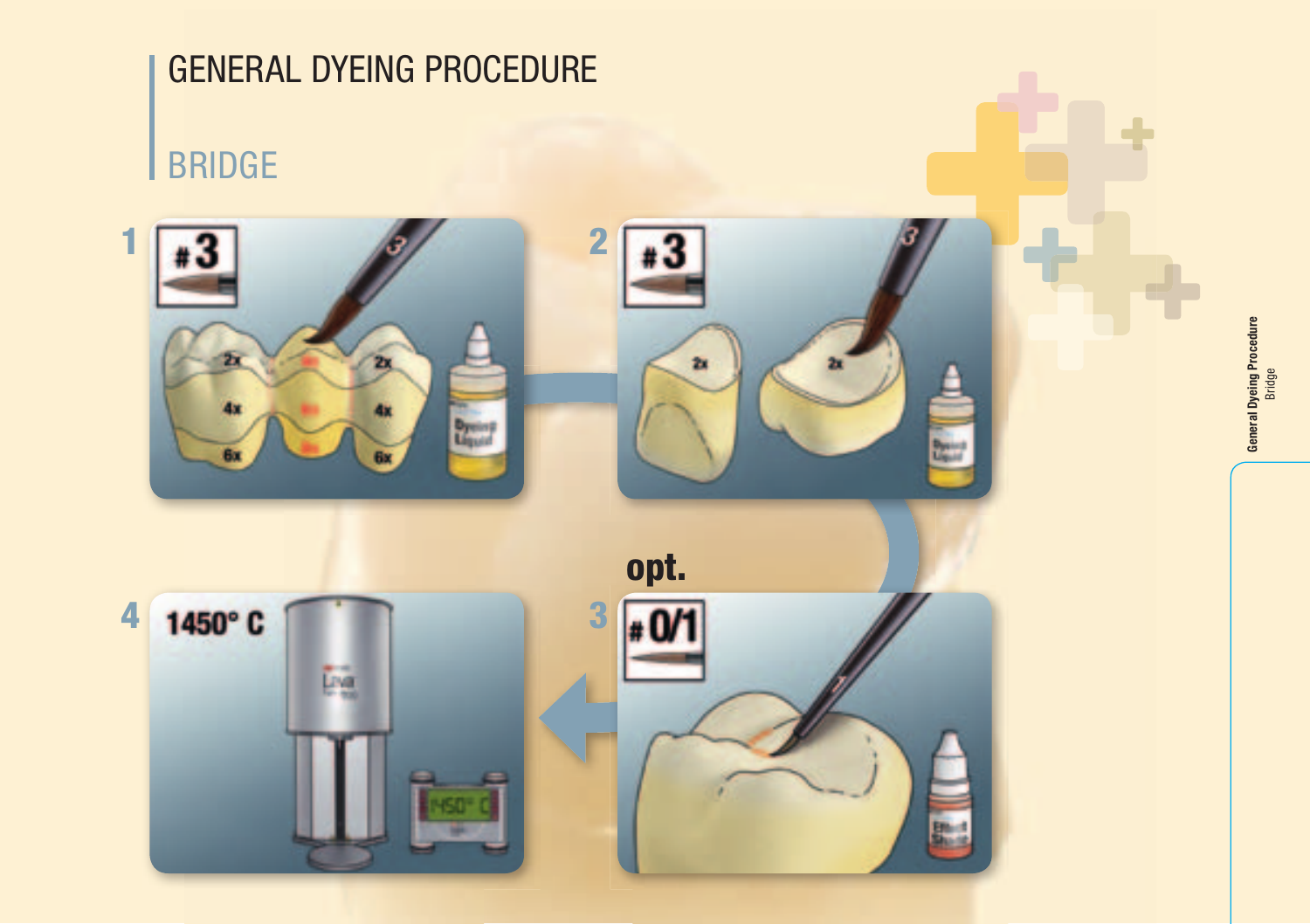

## **PASSIONATE ABOUT TRUE COLORS**

Lava™ Plus High Translucency Zirconia Effect Shade: White, Yellow, Orange, Brown, Grey, Purple, Pink, Fluorescent (under UV light).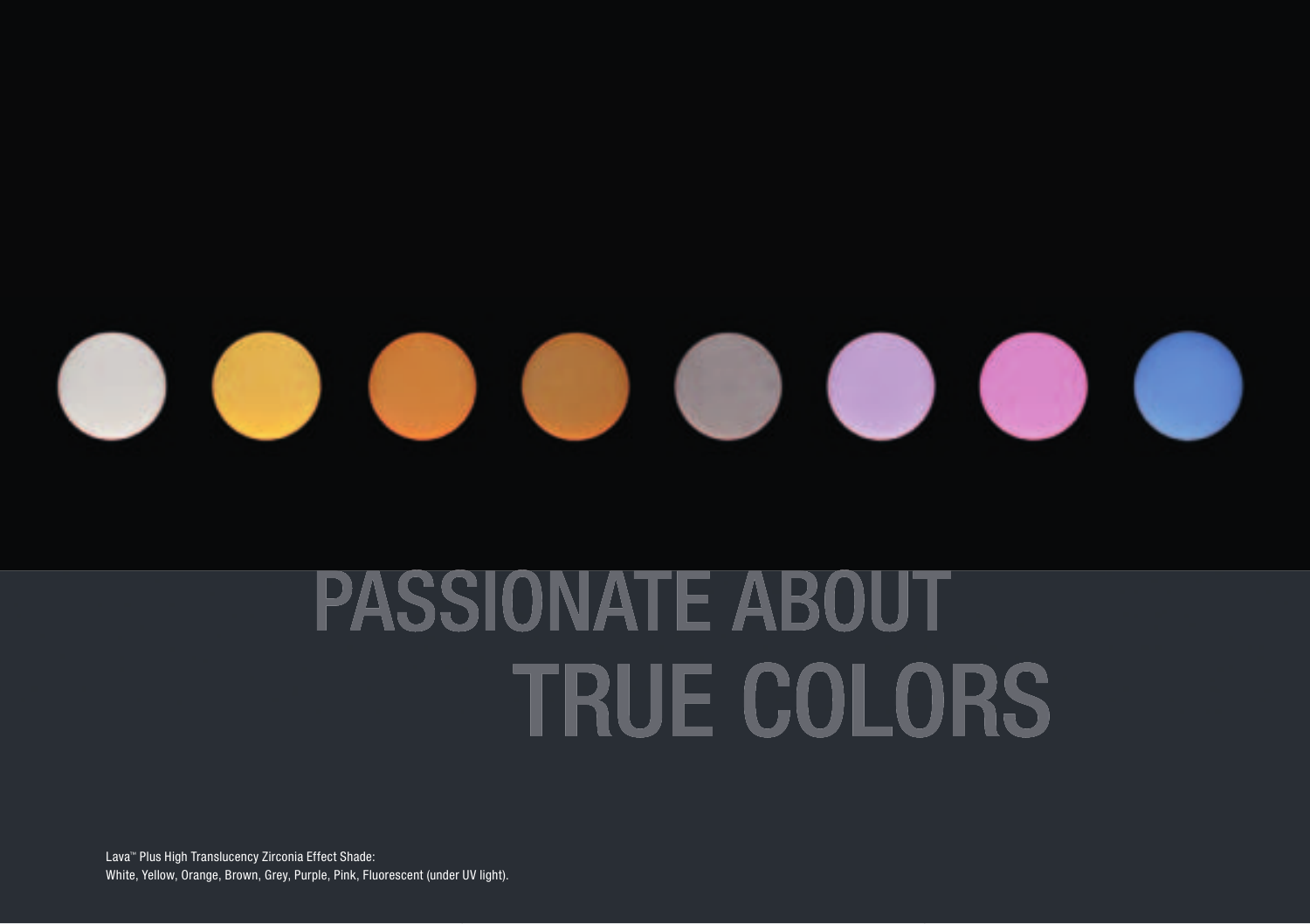#### **I EFFECT SHADE USAGE**

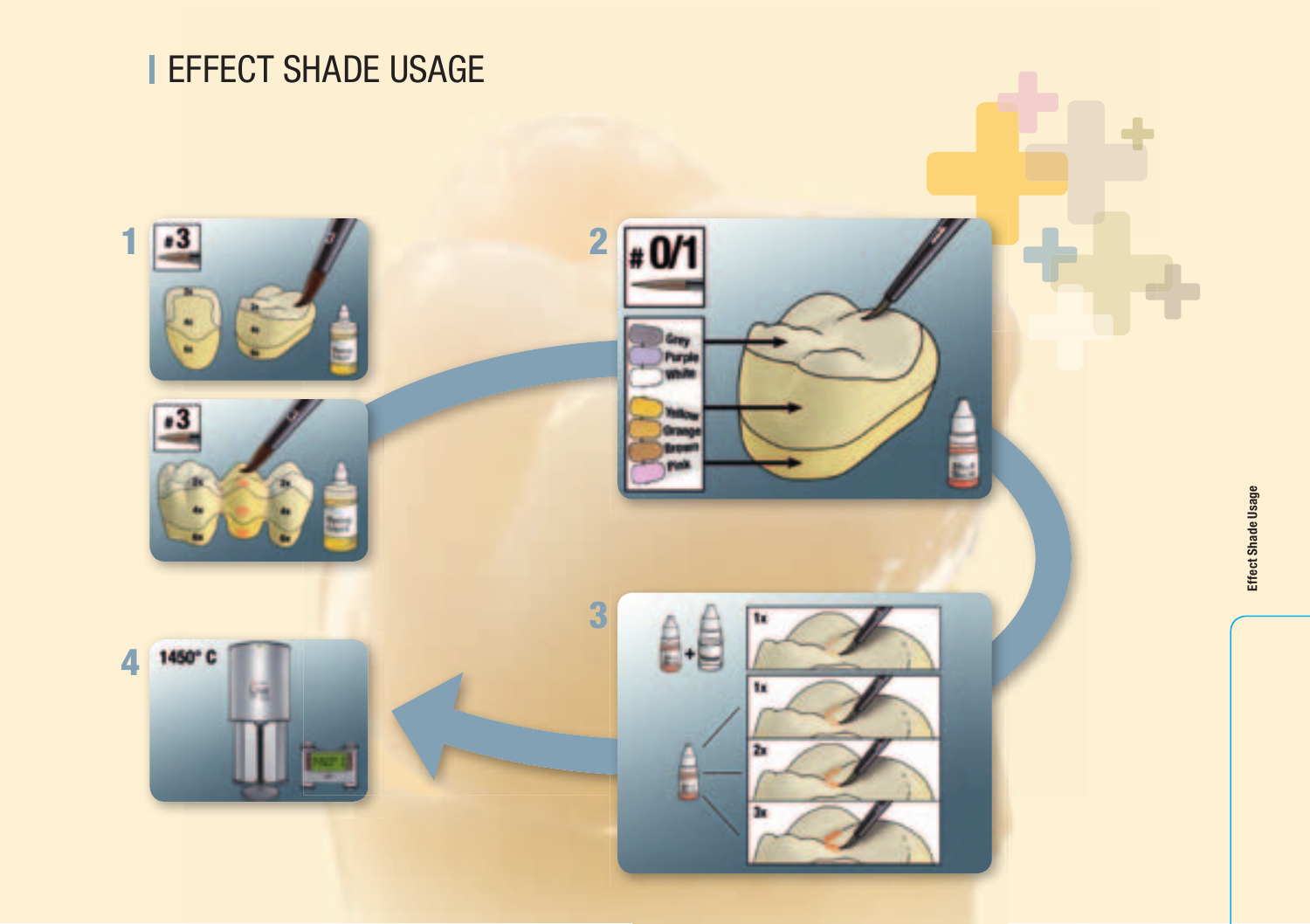# **RUE COLORS** FOR AN ADDED VALUE

Lava™ Plus Highly Translucent Zirconia Monolithic Crown custom shaded with Lava™ Plus High Translucency Zirconia Dyeing Liquid A2 compared to VITAPAN® Classical Shade Guide A2.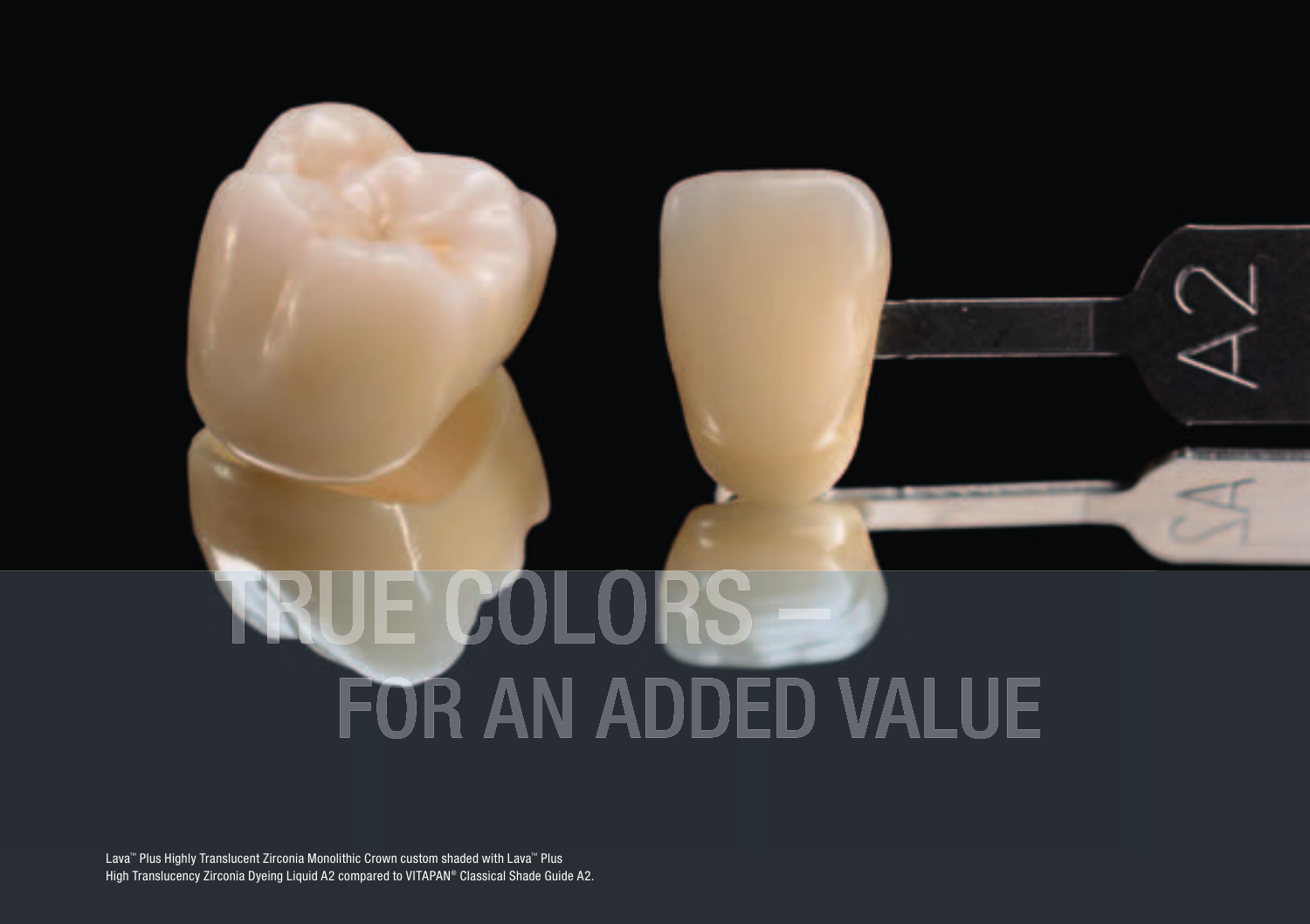### EFFECT SHADE USAGE

#### SPECIAL APPLICATIONS **FLUORESCENCE**



Effect Shade Usage<br>Special Applications<br>FLUORESCENCE Effect Shade Usage Special Applications FLUORESCENCE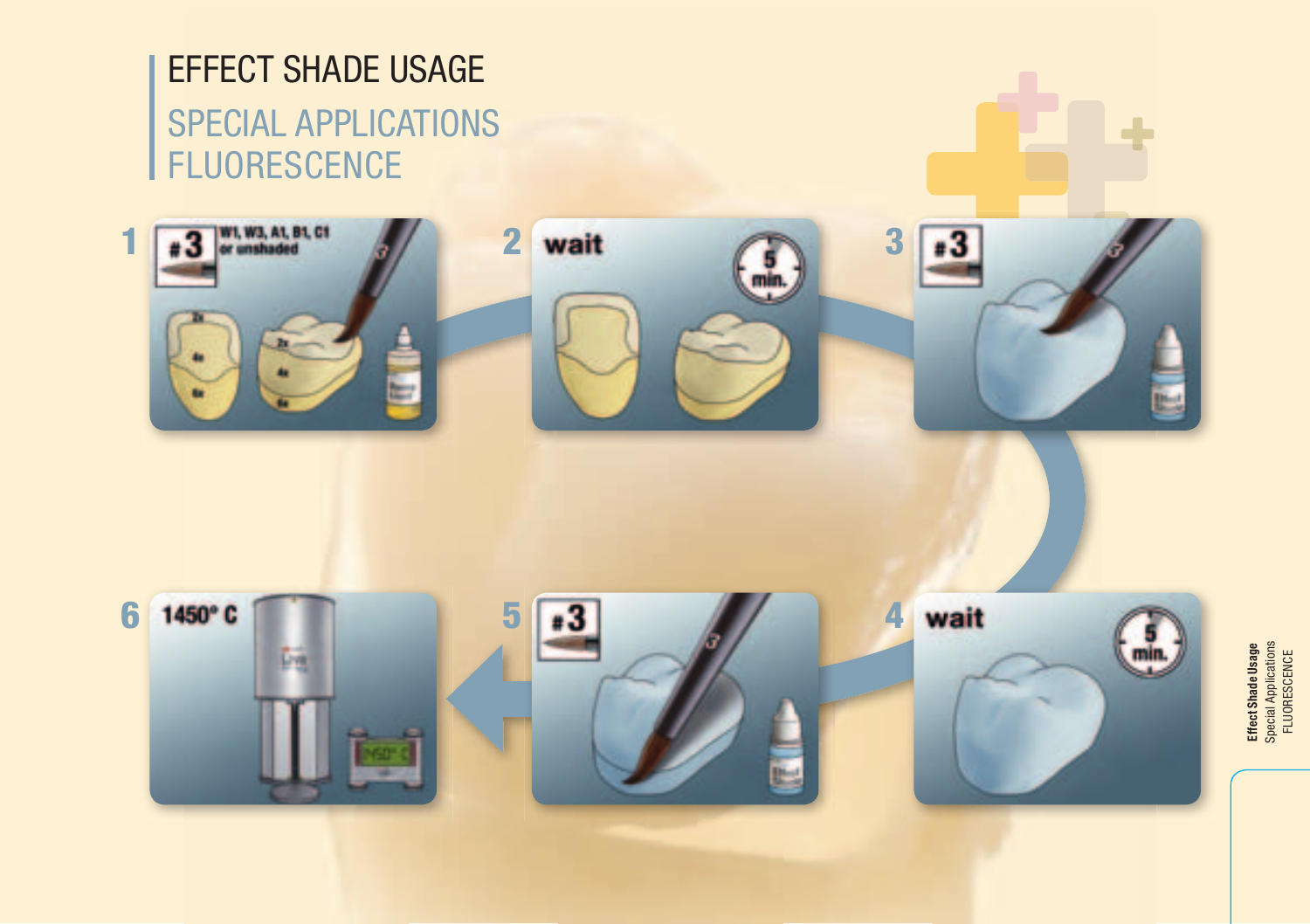# A WIDE RANGE OF TRUE COLORS

Lava™ Plus Highly Translucent Zirconia Monolithic Crowns. Complete shade range.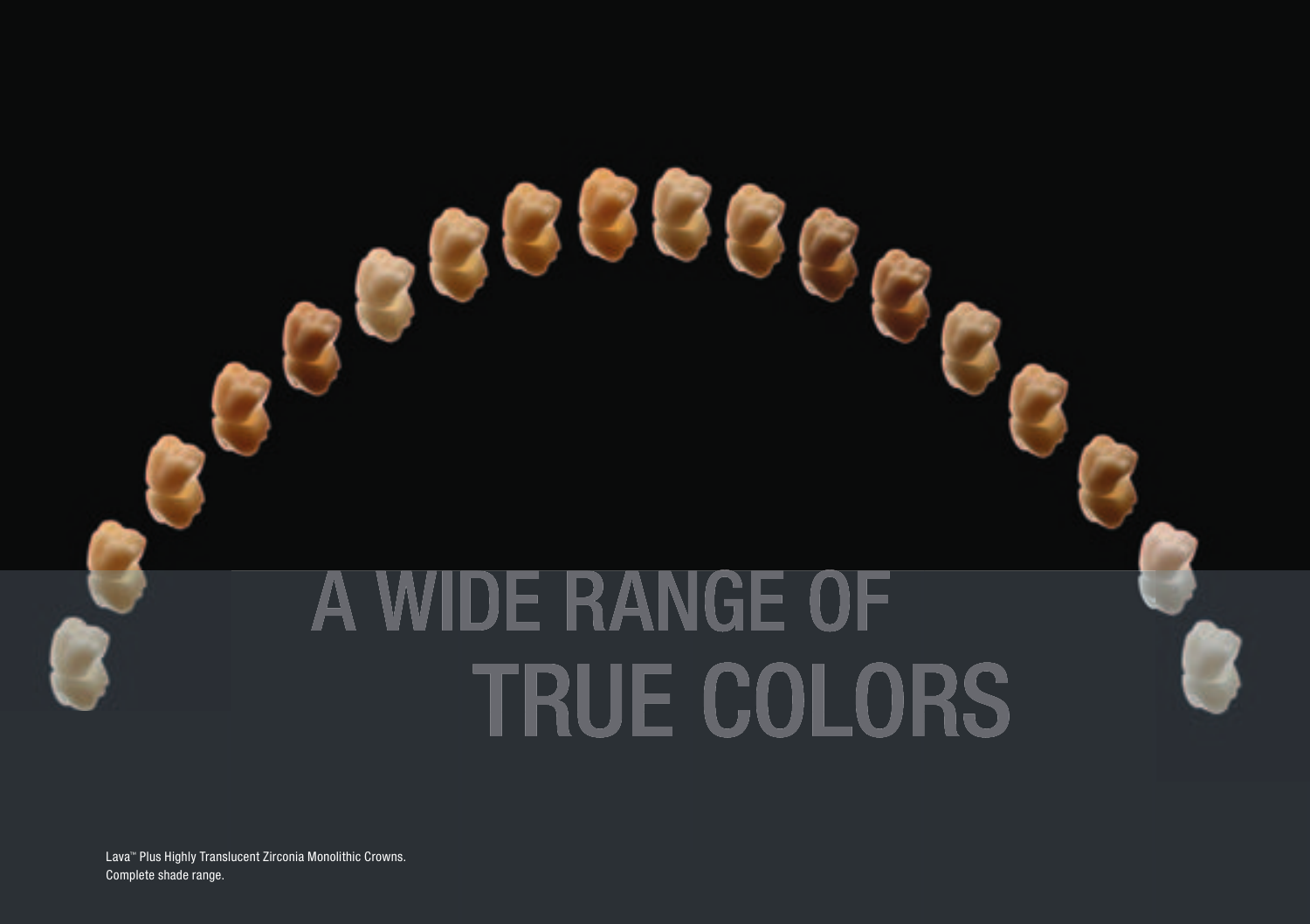#### EFFECT SHADE USAGE

#### SPECIAL APPLICATIONS PINK (EXAMPLE WITH BUILD-UP FOR TWO-PIECE ABUTMENT)



Effect Shade Usage Special Applications **Effect Shade Usage**<br>Special Applications<br>PINK